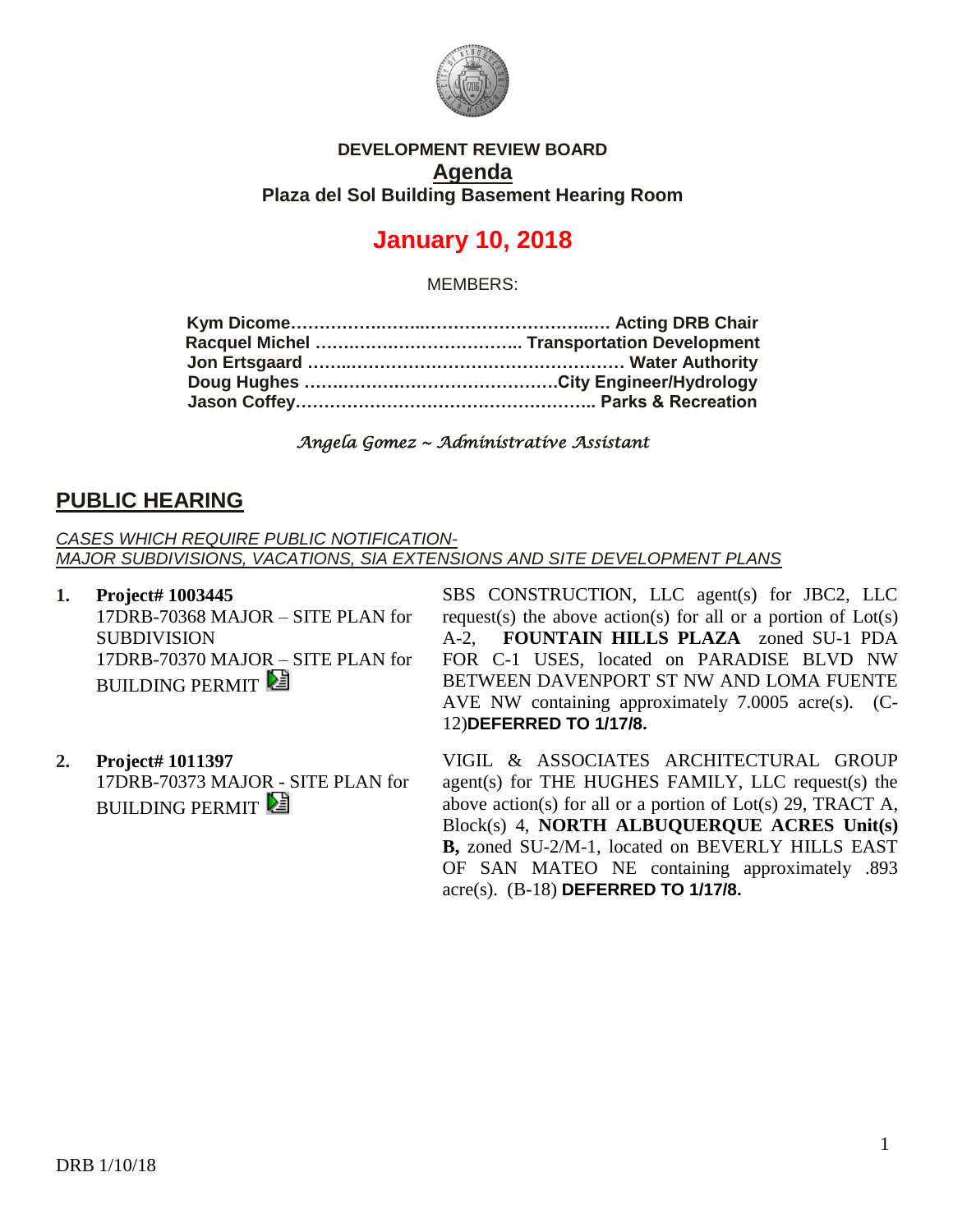**3. Project# 1011484** 17DRB-70371 VACATION OF PUBLIC EASEMENT 17DRB-70372 MINOR - PRELIMINARY/ FINAL PLAT APPROVAL

SURV-TEK INC agent(s) for ENNO AND GERALDINE CIPA request(s) the above action(s) for all or a portion of Lot(s) 11 AND 12, Block(s) 8, **VOLCANO CLIFFS SUBD Unit(s) 5,** located on MONTE CARLO DR NW BETWEEN CASA BLANCA DR AND KEYENTA PLACE NW containing approximately .7293 acre(s). (E-10) **THE VACATION WAS APPROVED AS SHOWN ON EXHIBIT B IN THE PLANNING FILE PER SECTION 14-14-7-2(A) (1) AND (B) (1)(3) OF THE SUBDIVISION ORDINANCE. THE PRELIMINARY/FINAL PLAT WAS APPROVED WITH FINAL SIGN OFF DELEGATED TO PLANNING.**

## **MINOR CASES**

### *SITE DEVELOPMENT PLANS (EPC FINAL SIGN-OFF) AMENDED PLANS AND MASTER DEVELOPMENT PLANS (CITY COUNCIL FINAL SIGN-OFF)*

**4. Project# 1000901** 17DRB-70369 MINOR - SDP FOR BUILDING PERMIT

HUITT-ZOLLARS, INC. agent(s) for ABCWUA request(s) the above action(s) for all or a portion of  $Lot(s)$  2-A, zoned SU-1, located on MIRANDA BETWEEN MIRANDA AND MONTANO containing approximately 4.5 acre(s). (E-12) *[deferred from 12/20/17]* **DEFERRED 1/24/18.**

**5. Project# 1003275** 17DRB-70377 MINOR - SITE PLAN for BUILDING PERMIT

CONSENSUS PLANNING agent(s) for TOM MCCULLUM request(s) the above action(s) for all or a portion of Lot(s) A-2, **HERITAGE MARKET PLACE** zoned SU-2/SU-1 PLANNED OFFICE AND COMMERCIAL, located on SW COERNER OF LADER AND MARKET STREET containing approximately 1 acre(s). (H-10) *[deferred from 1/3/18]* **DEFERRED 1/24/18.**

**6. Project# 1004677** 17DRB-70376 EPC APPROVED SITE PLAN for BUILD PERMIT

MULLEN HELLER ARCHITECTURE agent(s) for COUNTRY CLUB PARTNERS, LLC request(s) the above action(s) for all or a portion of Lot(s) 5, **COUNTRY CLUB PLAZA SUBDIVISION** zoned SU-2 FOR CLD, located on LAGUNA BLVD SW BETWEEN CENTRAL AVE SW AND CHACOMA PL SW containing approximately 1.63 acre(s). (J-13) *[deferred from 1/3/18]* **DEFERRED TO 1/17/8.**